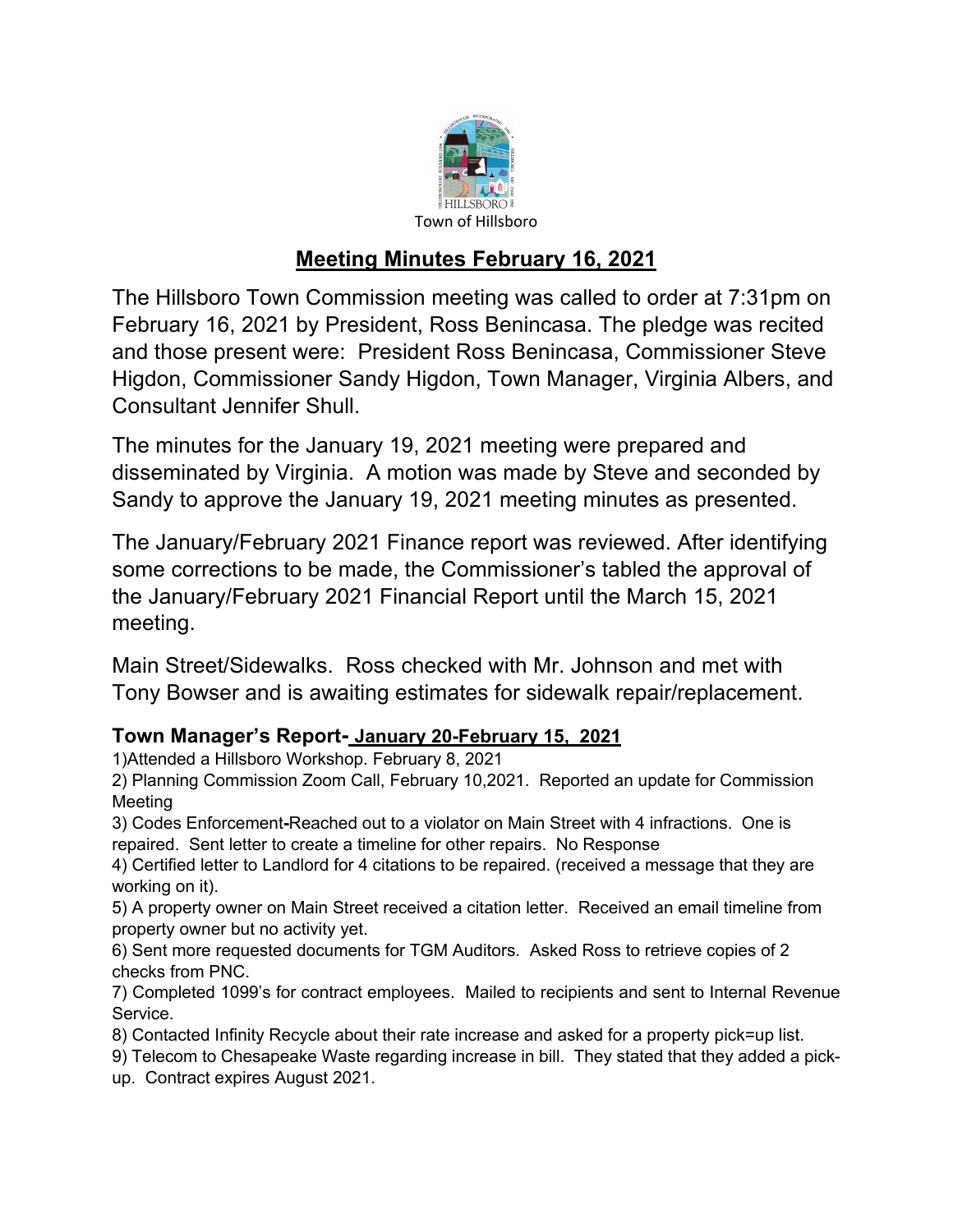10) Another call to Cathy Moore at Finance regarding Direct Deposit. First, she said she did not get form. I sent her emails where I sent it. Then she said she could not open document. I snail mailed her a form and sent an open file via email.

Codes Enforcement-The Commissioners discussed the process for our Codes Enforcement and said that we need to create a written process so that each property violation is treated consistently. Virginia stated that she would contact other Town Codes Officers to see what they do and prepare a draft document.

Meadow Project-The Meadow Committee hasn't met yet in 2021. The "Keep Maryland Beautiful" entry was submitted and they will announce winners in the Spring of 2021. Mr. Sonny Eaton will mow the meadow when he gets the go-ahead.

Eagle Scout Project-Thomas is winding up his project for Hillsboro Town Office and Retreat House.

Settlement for purchase of 22025 Church Street-was held Wednesday, January 20, 2021. We should get reimbursed for the purchase. The Commissioners discussed historical signage or a plaque to be displayed on the property. The house is 100 years old.

2021 Mowing Season-Virginia was asked to submit the Mowing RFP for this year's mowing season. To be posted in the local newspaper for two weeks and sent out to those vendors who have had mowing contracts with us in the past. Sealed bids will be accepted in hand until the March 15, 2021 Commission meeting.

Ross announced that he sent a letter to the Caroline County Commissioners to reinstate our \$2,500 Planning Grant.

We discussed holding a Spring Clean-up in the Town, possibly coinciding with a yard-sale around the  $2<sup>nd</sup>$  week in June. Virginia said she would check with Queen Anne Town Office to see if they have anything planned.

The Hillsboro Town Election is scheduled to be held Monday, April 26, 2021. Ross asked Virginia to write up the election dates, deadlines, date,